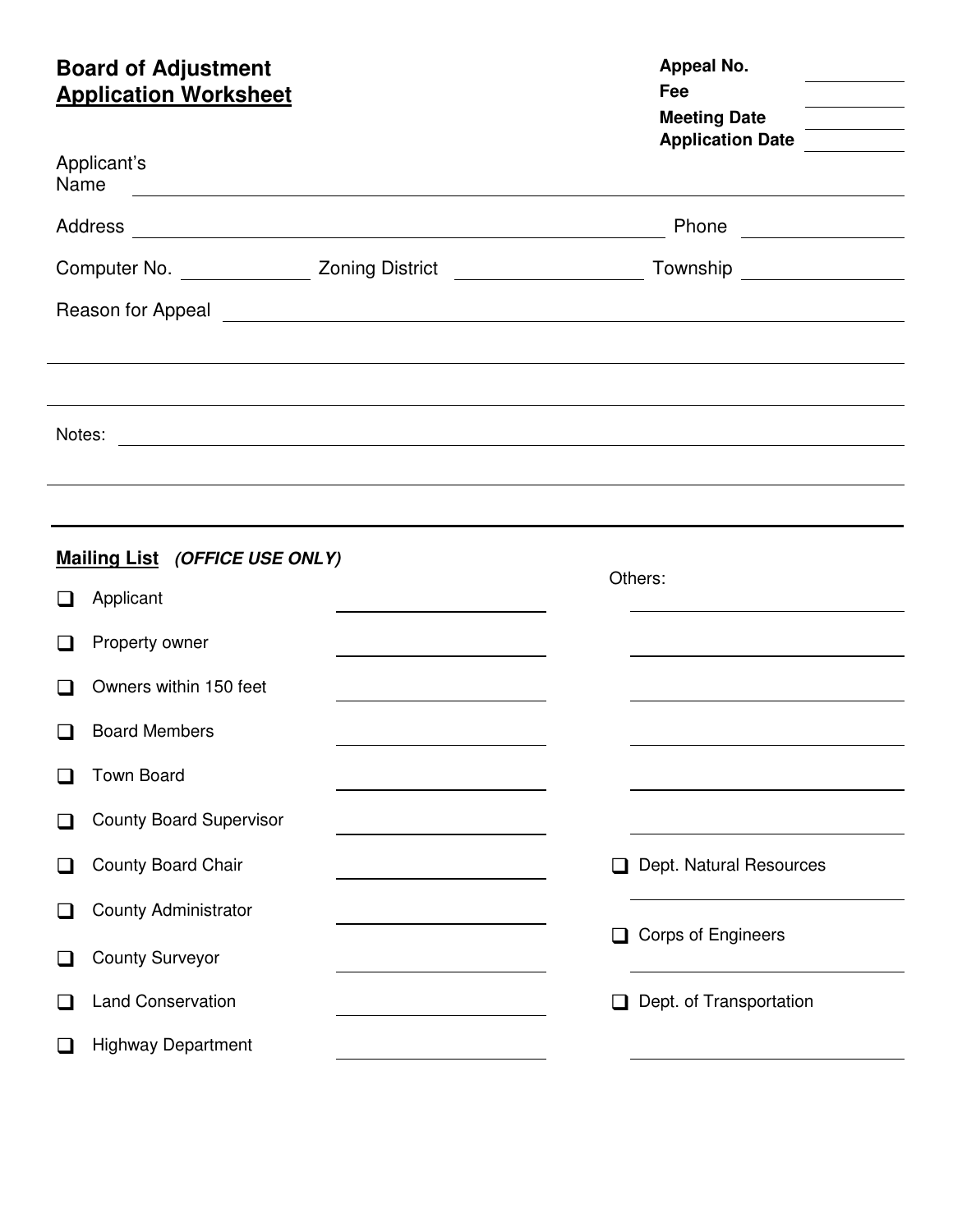To: La Crosse County Zoning Administrator 212 6th St N. - Ste 1300 La Crosse WI 54601

Please take notice that the undersigned does hereby appeal from the decision of the County Zoning Supervisor dated \_\_\_\_\_\_\_\_\_\_\_\_\_\_\_\_\_ denying the application for a Zoning and Occupancy permit. The reasons and grounds upon which this appeal is based are set forth and detailed on the Application for Appeal.

*Signature Date* 

\_\_\_\_\_\_\_\_\_\_\_\_\_\_\_\_\_\_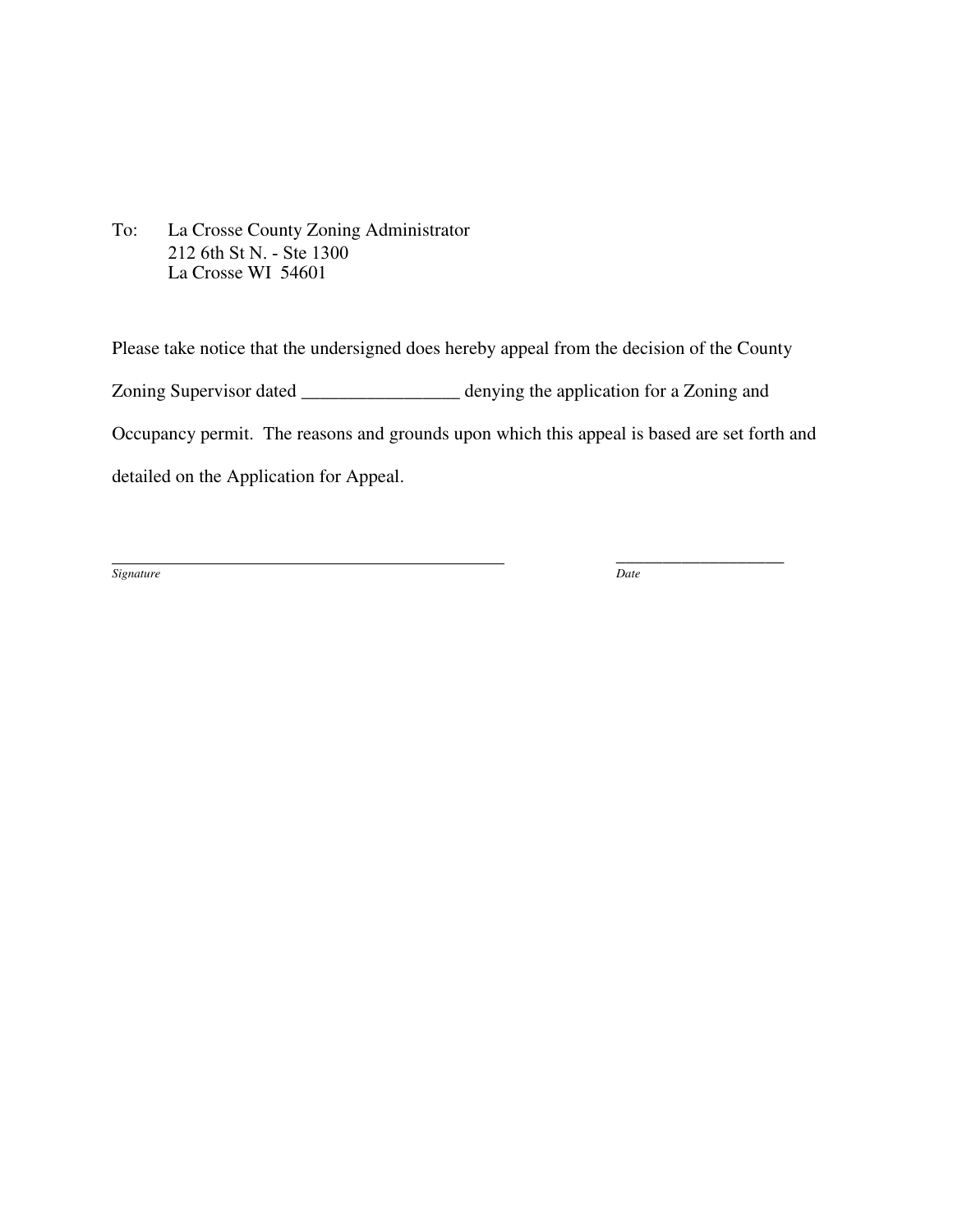### **Application for Appeal to the Board of Adjustment Number**

| Now comes Now comes                                                                                                                                                                                                                                                                    |                  |      |                          |
|----------------------------------------------------------------------------------------------------------------------------------------------------------------------------------------------------------------------------------------------------------------------------------------|------------------|------|--------------------------|
| and appeals to the Board of Adjustment for La Crosse County from a denial by the Zoning<br>Supervisor for La Crosse County denying the appellant a Zoning and Occupancy permit to                                                                                                      | Applicant's name |      |                          |
|                                                                                                                                                                                                                                                                                        |                  |      |                          |
|                                                                                                                                                                                                                                                                                        |                  |      | on property described as |
|                                                                                                                                                                                                                                                                                        |                  |      |                          |
| in accordance with the application on file with said Supervisor. This denial was made for the<br>following reason:                                                                                                                                                                     |                  |      |                          |
| The appellant recognizes that Section (s)<br>of the Zoning Ordinance does require certain                                                                                                                                                                                              |                  |      |                          |
| but feels the unique characteristics of this property meet the standards for a variance, that a<br>variance in this case would not be contrary to the public interest and that a literal enforcement of<br>the Zoning Ordinance would result in an unnecessary hardship being imposed. |                  |      |                          |
|                                                                                                                                                                                                                                                                                        | month            | vear |                          |
| Signed <u>and</u> the state of the state of the state of the state of the state of the state of the state of the state of the state of the state of the state of the state of the state of the state of the state of the state of t                                                    |                  |      |                          |
| <b>Mailing Address</b>                                                                                                                                                                                                                                                                 |                  |      |                          |

Acting on behalf of

property owner if other than applicant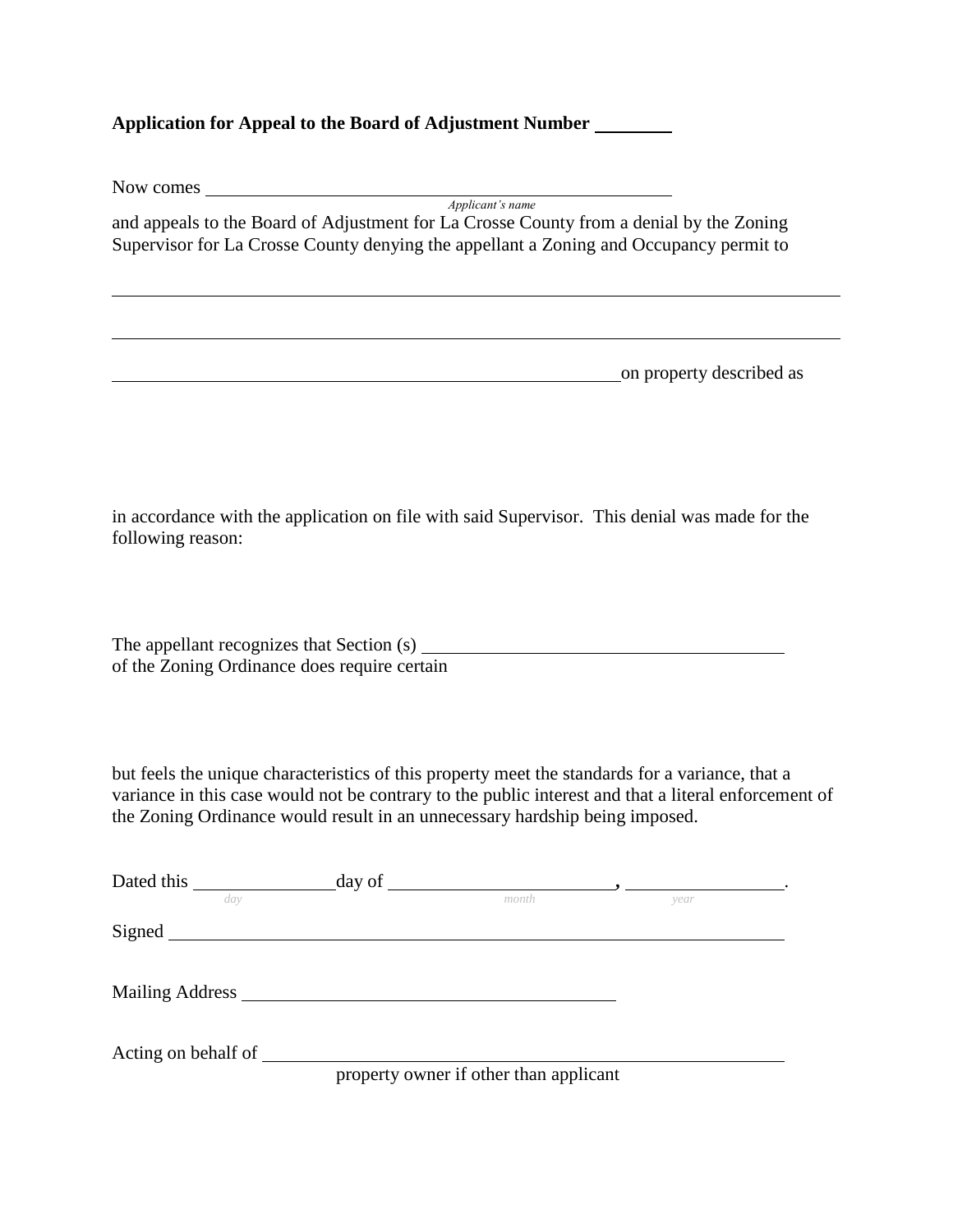#### **PUBLIC HEARING REQUIREMENTS**

#### **APPLYING FOR A VARIANCE**

Appeals to the Board of Adjustment are considered monthly at a public hearing. In order to be considered at the next meeting, complete applications must be received in the Zoning, Planning and Land Information Office no later than **12:00 NOON on:** \_\_\_\_\_\_\_\_\_\_\_\_\_\_\_\_\_\_\_\_\_\_

Application Deadline\_\_\_\_\_\_\_\_\_\_\_\_\_\_\_\_\_\_\_\_\_\_\_\_\_\_\_\_\_\_\_\_\_\_\_\_\_\_

 Meeting Date at 6:00 PM County Board Room – Administrative Center

**ALL** applications must include:

- 1. Application forms, signed and dated, which are available at the Zoning, Planning and Land Information Office.
- 2. A legal description of the property.
- 3. A Filing Fee is required to complete the application, based on project costs.
- 4. A site sketch drawn to scale, indicating the location of all existing structures and the proposed construction in relation to side, rear and front lot lines. A survey may be required if inadequate.

#### *Incomplete applications will not be placed on the meeting agenda.*

Applicants shall answer the following questions:

- *What hardship is created by the application of the Zoning Ordinance to this property? Is there a reasonable use of the property available without a variance? In other words, is there an alternative plan that would comply with the ordinance?*
- *Is there a unique physical characteristic of the property which prevents development in compliance with the Zoning Ordinance?*
- *Would granting of the variance harm the public interest in any way? For example, would public safety be compromised? What aesthetic impact would the project have? Would the proposal interfere with protected shorelands? What other impacts would the project have on the public interest?*

A Class II notice is published in the local newspaper. A notice of the date and time of the hearing and a site plan will be mailed to all property owners within 150 feet of your property. **Notice of the hearing is sent to the Town Board. It is important that you discuss your proposal with town representatives, prior to the public hearing, as the Town Board acts in an advisory capacity to the Board of Adjustment.** 

Depending on the location of your property, notice of the hearing will be sent to the County Highway Commissioner and the Land Conservation Department, the Wisconsin Department of Natural Resources and the Department of Transportation and the La Crosse Municipal Airport for technical input.

**The property owner or his representative shall be present at the public hearing to present his request to the Board and answer any questions it may have.** Should an appearance not be made, or should insufficient information be presented, the appeal will not be considered and will be placed on the agenda for the next meeting. The appellant will be required to pay the additional expense that is incurred because of the postponement of the hearing.

*I have read and understand my responsibilities regarding my appeal to the Board of Adjustment.* 

*\_\_\_\_\_\_\_\_\_\_\_\_\_\_\_\_\_\_\_\_\_\_\_\_\_\_\_\_\_\_\_\_\_\_\_\_\_ \_\_\_\_\_\_\_\_\_\_\_\_\_\_\_\_\_\_\_\_\_\_\_\_\_\_\_\_\_\_*  Signed **Date** 

White Copy-Applicant Yellow Copy-File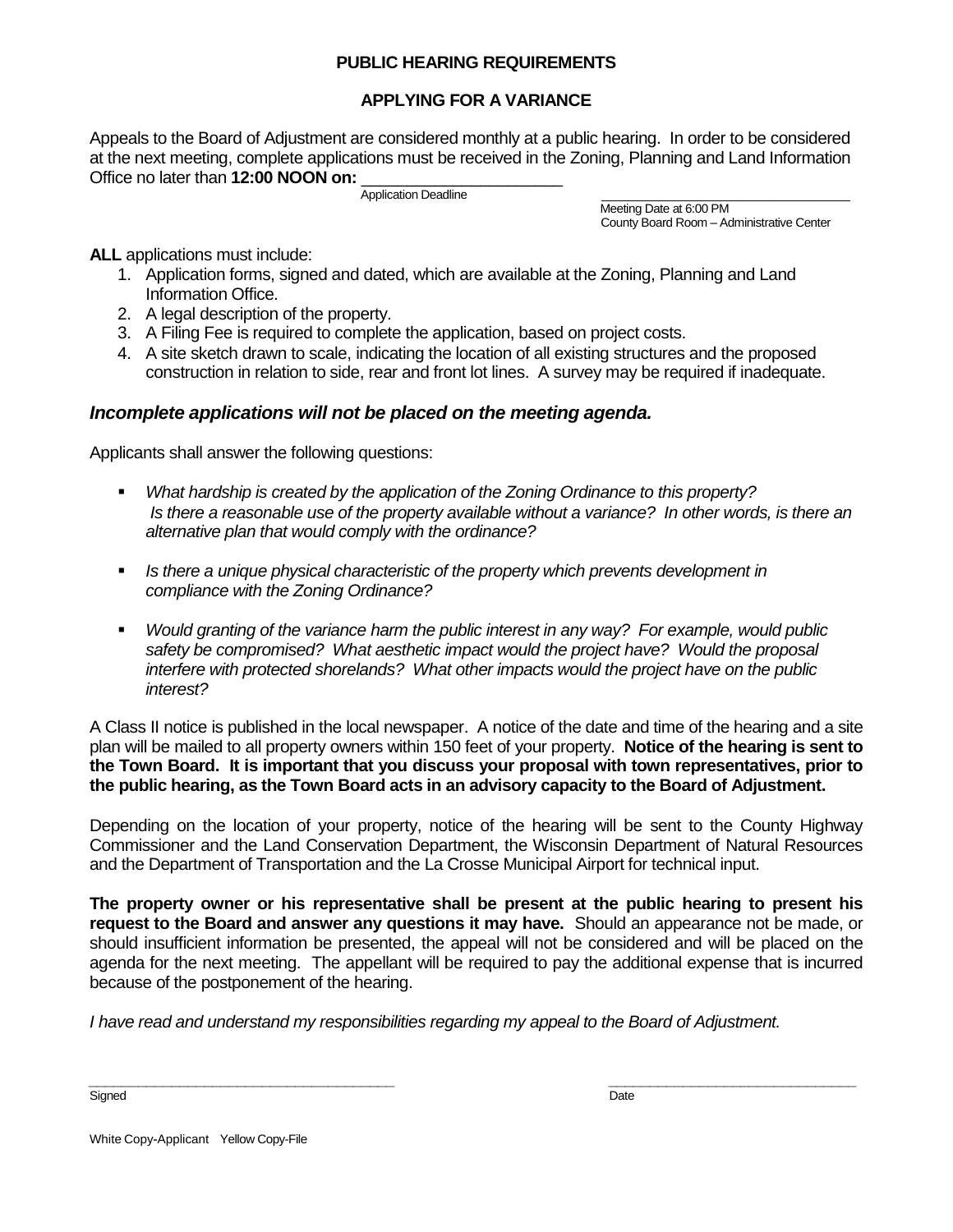# **Variance Standards**

State law sets three standards for granting a zoning variance. Applicants must provide evidence to the local board that their situation meets the standards. All three standards must be met in order for a variance to be granted.

- $\div$  Unnecessary hardship
- Unique property feature
- $\triangleleft$  Not contrary to public interest

#### **1. Unnecessary Hardship**

Application of the zoning ordinance to the site must cause unnecessary hardship. When does unnecessary hardship occur?

#### **Unnecessarily Burdensome**

Unnecessary hardship is present when "compliance with the strict letter of the restrictions governing area, set backs, frontage, height, bulk or density would unreasonably prevent the owner from using the property for a permitted purpose or would render conformity with such restrictions **unnecessarily burdensome**." State v. Waushara County board of Adjustment, 2004 WI 56 (2004), State ex rel. Ziervogel v. Washington County Board of Adjustment, 2004 WI 23 (2004)

#### **No Self-Imposed Hardships**

The State Supreme Court also ruled that a hardship may not be self imposed. An example of a self-imposed hardship would be someone who builds at a setback and later requests a variance for an addition within the setback area. Such a variance should be denied because the applicant created the hardship by building at the setback and restricting future building or expansion options.

#### **Loss of Profit Not Hardship**

Loss of profit is not in itself an unnecessary hardship, nor is additional expense incurred to comply with zoning ordinances. For instance, limiting the number of units which can be built on a parcel may reduce potential profits but is not an unnecessary hardship.

#### **Due to Regulations**

The hardship cannot be one that would have existed in the absence of the zoning ordinance. Some properties may not be buildable because of the physical nature of the property. For instance, if an entire parcel consists of land with a steep slope, or is entirely covered with wetlands, the property would not be suitable for development whether or not there was an ordinance regulating such development. In such extreme cases, the only reasonable use may be for open space uses.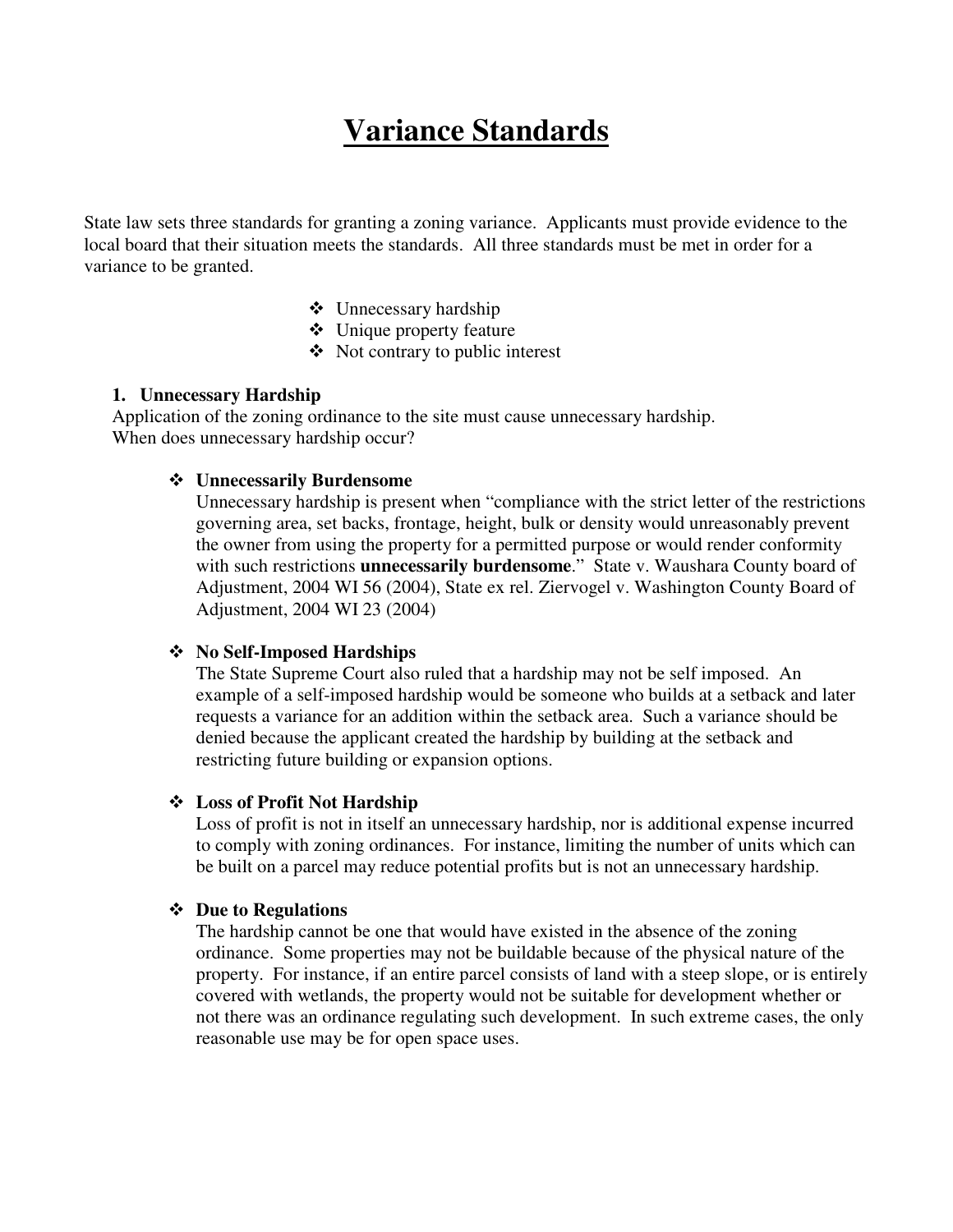#### **2. Unique Property Limitations**

Unique physical characteristics of the property must prevent the applicant from developing in compliance with the zoning ordinance.

#### **Physical Features**

Wetlands, soil type, bedrock and steep slopes are some characteristics which may limit use of a property.

#### **Property Limitations – Not Applicant's Circumstances**

The property must qualify for the variance, not the situation of the applicant.

#### **Violations/Previous Variances not Grounds for Variance**

Existing violations on other properties, or improper variances previously granted, are not grounds for a variance. Applications must be evaluated individually based on the variance standards.

#### **Amend Zoning Ordinance**

Variances should not be granted for property features affecting many parcels in the same way. The proper remedy in such a situation is to amend the zoning ordinance.

#### **3. Public Interest Protected**

Granting of a variance must not harm the public interest.

#### **Look to Ordinance Objectives**

Board members should look to the objectives statement in their local ordinance to determine what constitutes public interest. Local ordinance objectives generally mirror objectives set forth in state statutes. For example, shoreland zoning protects the public interest in water quality, fish and wildlife resources, shore cover and natural beauty.

#### **Not Just Lack of Opposition**

The fact that there is no objection to a variance from neighbors or area residents does not necessarily mean a variance would not harm the public interest. A local zoning board must consider the public at large and not just nearby property owners.

#### **Minimum Relief**

Landowners who do qualify for a variance are to be granted only the minimum relief necessary for them to have reasonable use of their property. Boards also have the authority to impose conditions on a variance to protect the public interest. Examples of conditions for variances to shoreland standards include such as erosion control measures or vegetative screening.

Applicants must prove their situation meets all three of these standards. However, municipalities can assist landowners and expedite the process by providing application forms that help landowners determine if they will qualify for a variance. Similarly, zoning officials and zoning board members can ask applicants questions to help determine if the standards are met or if there is an alternative that would not require a variance.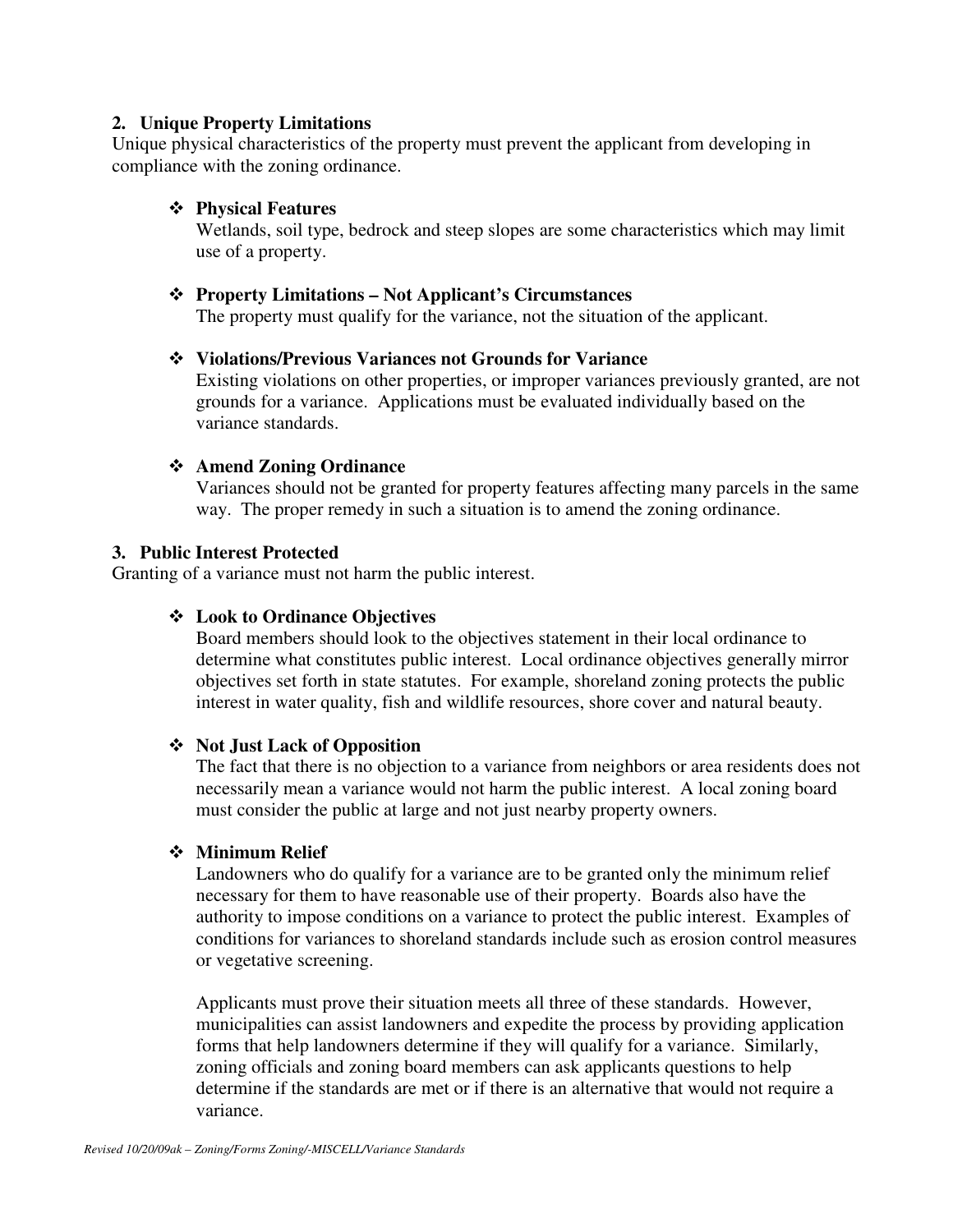## **Standards for the Granting of an Appeal**

**Using the explanation of variance standards listed on the violet colored sheet included in the application packet, please answer the following questions. Your answers will be provided to the Board of Adjustment prior to the public hearing. These questions shall be provided at the time your appeal is made and are required for your appeal to be considered complete.** 

1. Unnecessary Hardship: Unnecessary hardship is present when compliance with the strict letter of dimensional requirements unreasonably prevents a property owner from using the property for a permitted purpose, or would render conforming to such requirement "unnecessarily burdensome". Explain how you find your appeal meets this test (use additional sheets if necessary):

\_\_\_\_\_\_\_\_\_\_\_\_\_\_\_\_\_\_\_\_\_\_\_\_\_\_\_\_\_\_\_\_\_\_\_\_\_\_\_\_\_\_\_\_\_\_\_\_\_\_\_\_\_\_\_\_\_ \_\_\_\_\_\_\_\_\_\_\_\_\_\_\_\_\_\_\_\_\_\_\_\_\_\_\_\_\_\_\_\_\_\_\_\_\_\_\_\_\_\_\_\_\_\_\_\_\_\_\_\_\_\_\_\_\_ \_\_\_\_\_\_\_\_\_\_\_\_\_\_\_\_\_\_\_\_\_\_\_\_\_\_\_\_\_\_\_\_\_\_\_\_\_\_\_\_\_\_\_\_\_\_\_\_\_\_\_\_\_\_\_\_\_ \_\_\_\_\_\_\_\_\_\_\_\_\_\_\_\_\_\_\_\_\_\_\_\_\_\_\_\_\_\_\_\_\_\_\_\_\_\_\_\_\_\_\_\_\_\_\_\_\_\_\_\_\_\_\_\_\_ \_\_\_\_\_\_\_\_\_\_\_\_\_\_\_\_\_\_\_\_\_\_\_\_\_\_\_\_\_\_\_\_\_\_\_\_\_\_\_\_\_\_\_\_\_\_\_\_\_\_\_\_\_\_\_\_\_ \_\_\_\_\_\_\_\_\_\_\_\_\_\_\_\_\_\_\_\_\_\_\_\_\_\_\_\_\_\_\_\_\_\_\_\_\_\_\_\_\_\_\_\_\_\_\_\_\_\_\_\_\_\_\_\_\_ \_\_\_\_\_\_\_\_\_\_\_\_\_\_\_\_\_\_\_\_\_\_\_\_\_\_\_\_\_\_\_\_\_\_\_\_\_\_\_\_\_\_\_\_\_\_\_\_\_\_\_\_\_\_\_\_\_ \_\_\_\_\_\_\_\_\_\_\_\_\_\_\_\_\_\_\_\_\_\_\_\_\_\_\_\_\_\_\_\_\_\_\_\_\_\_\_\_\_\_\_\_\_\_\_\_\_\_\_\_\_\_\_\_\_ \_\_\_\_\_\_\_\_\_\_\_\_\_\_\_\_\_\_\_\_\_\_\_\_\_\_\_\_\_\_\_\_\_\_\_\_\_\_\_\_\_\_\_\_\_\_\_\_\_\_\_\_\_\_\_\_\_ \_\_\_\_\_\_\_\_\_\_\_\_\_\_\_\_\_\_\_\_\_\_\_\_\_\_\_\_\_\_\_\_\_\_\_\_\_\_\_\_\_\_\_\_\_\_\_\_\_\_\_\_\_\_\_\_\_ \_\_\_\_\_\_\_\_\_\_\_\_\_\_\_\_\_\_\_\_\_\_\_\_\_\_\_\_\_\_\_\_\_\_\_\_\_\_\_\_\_\_\_\_\_\_\_\_\_\_\_\_\_\_\_\_\_ \_\_\_\_\_\_\_\_\_\_\_\_\_\_\_\_\_\_\_\_\_\_\_\_\_\_\_\_\_\_\_\_\_\_\_\_\_\_\_\_\_\_\_\_\_\_\_\_\_\_\_\_\_\_\_\_\_ \_\_\_\_\_\_\_\_\_\_\_\_\_\_\_\_\_\_\_\_\_\_\_\_\_\_\_\_\_\_\_\_\_\_\_\_\_\_\_\_\_\_\_\_\_\_\_\_\_\_\_\_\_\_\_\_\_ \_\_\_\_\_\_\_\_\_\_\_\_\_\_\_\_\_\_\_\_\_\_\_\_\_\_\_\_\_\_\_\_\_\_\_\_\_\_\_\_\_\_\_\_\_\_\_\_\_\_\_\_\_\_\_\_\_

2. Unique physical characteristics of your property must be present, characteristics that prevent a proposed development from complying with the ordinance being appealed. Explain how you find that your property meets this standard: